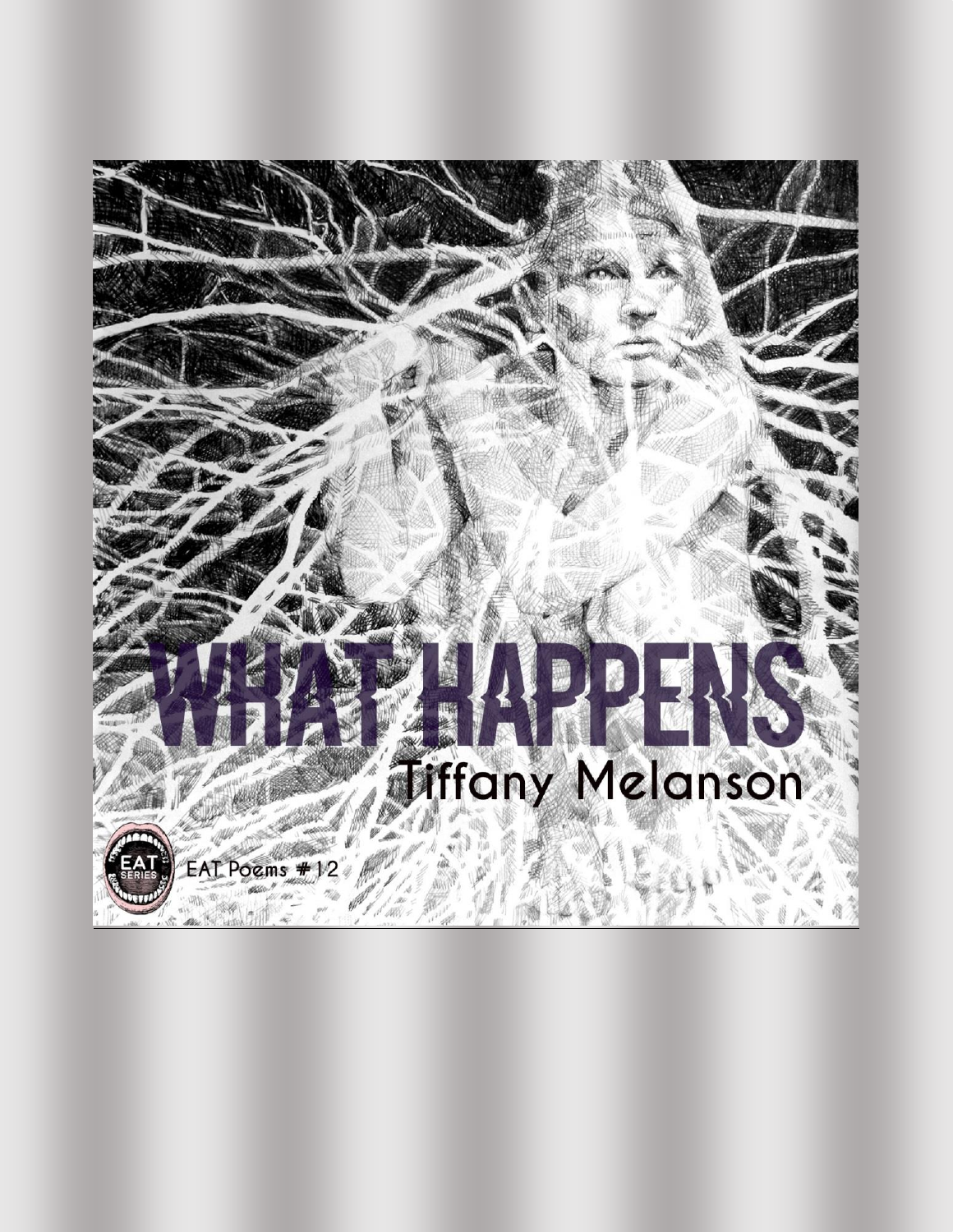## **Tracks**

Manatees at Blue Springs 01:01 Honey Harvest 01:33 The Creek, Grandmother's House01:09 What Happens 01:40 The Seduction of Fear 01:23 Snorkeling at Blue Springs 01:40 Pickup Truck 01:27 Watching You at the Beach 01:10 July 01:25 Even When She Wants You, She Wants This More 00:53 Twelve Weeks 00:39 Visiting Hours 01:07 Delivery 01:28 Parastasis 05:15 The Myth of the Flood 01:39